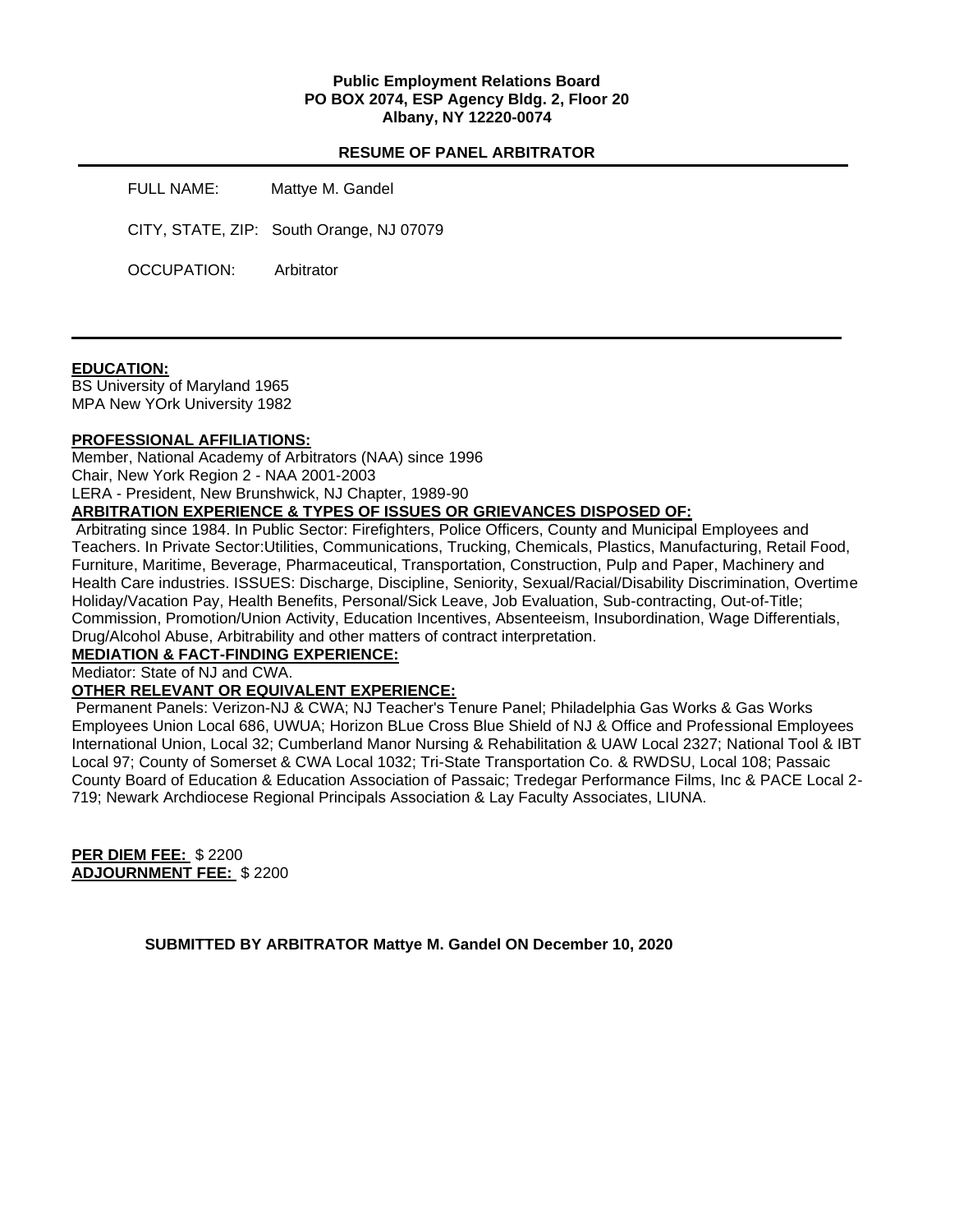### **Public Employment Relations Board PO BOX 2074, ESP Agency Bldg. 2, Floor 20 Albany, NY 12220-0074**

# **BILLING DISCLOSURE STATEMENT**

# ARBITRATOR'S NAME: **Mattye M. Gandel**

The following is a description of my fees and expenses:

# A) HEARING TIME.

- (1) My per diem is \$2200 for each day or any part thereof spent hearing a case.
- (2) If a hearing day exceeds 7 hours, I charge:

 $\Box$ a second full per diem  $\Box$ a prorated per diem

 $\boxtimes$ no additional charge  $\Box$ other (describe) :

(3) Additional comments:

B) STUDY TIME.

- (1) I charge \$ 2200 for each day spent in preparation of the opinion and award.
- (2) This charge  $\boxtimes$  will  $\Box$  will not be prorated for partial days devoted to such preparation.
- (3) Additional comments:

### C) TRAVEL TIME AND EXPENSES.

(1) When travel time plus hearing time exceeds 10 hours in a calendar day:

 $\Box$  Not applicable (no additional charge)

- $\boxtimes$  I charge as follows (describe): pro-rated per diem
- (2) I charge for actual, travel-related expenses incurred in connection with the case  $\boxtimes$ YES  $\Box$  NO.

Where appropriate, a mileage charge for auto travel will be billed at:

 $\boxtimes$  Prevailing IRS rate  $\Box$  Other (describe):

(3) When the scheduled hearing day(s) requires an overnight stay:

There is no charge, other than for lodging and subsistence.

- $\boxtimes$ I charge as follows (describe): lodging/subsistence/mileage/tolls/parking & airfare, if applicable
- (4) Additional Comments: